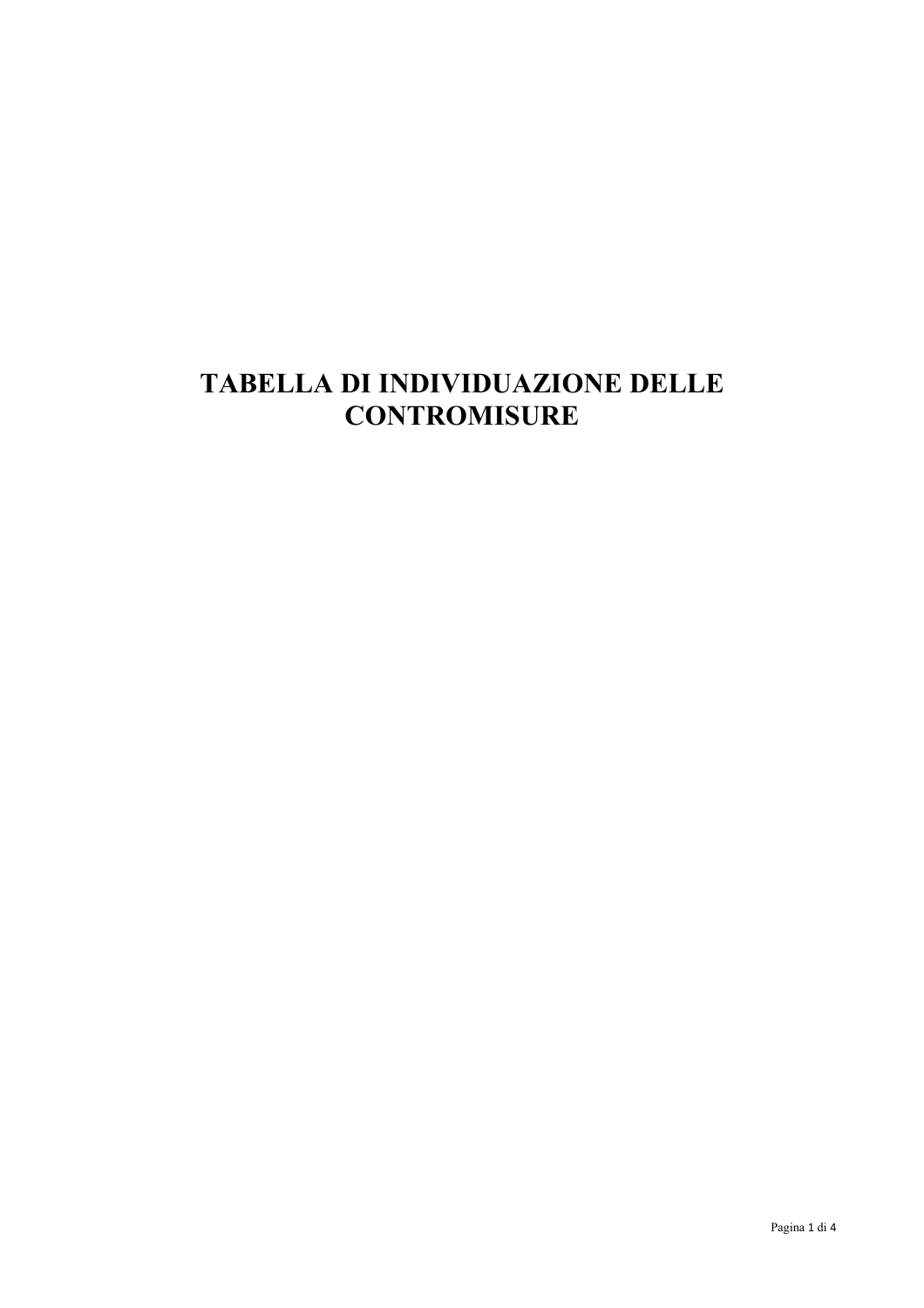| <b>AREE DI</b><br><b>RISCHIO</b> | <b>RISCHI</b><br><b>SPECIFICI</b> | <b>MISURE DI PREVENZIONE</b><br><b>E CONTRASTO</b><br><b>CENTRALIZZATE</b> | <b>MISURE DI PREVENZIONE E</b><br><b>CONTRASTO DECENTRATE</b> |
|----------------------------------|-----------------------------------|----------------------------------------------------------------------------|---------------------------------------------------------------|
| ${\bf E}$                        | $\mathbf 1$                       | 1, 2, 4, 5, 7, 9                                                           | 2, 3, 4, 5, 6                                                 |
| E                                | $\overline{2}$                    | 1, 2, 3, 4, 5, 7, 8, 9, 10                                                 | 1, 2, 3, 4, 5, 6                                              |
| E                                | $\overline{3}$                    | 1, 4, 7, 9, 10                                                             | 3, 4, 7, 8, 9                                                 |
| ${\bf E}$                        | $\overline{4}$                    | 1, 2, 4, 5, 7, 9, 10, 11, 12                                               | 3, 5, 7, 8, 9                                                 |
| E                                | $\overline{8}$                    | 5, 7, 10, 12                                                               | 2, 3, 6, 10                                                   |
| ${\bf E}$                        | 11                                | 5, 7, 8, 10                                                                | 2, 7                                                          |
| $\mathbf{A}$                     | $\mathbbm{1}$                     | $\overline{1, 2, 4, 5, 7}$                                                 | $\overline{2,3,4,5,6}$                                        |
| $\mathbf{A}$                     | $\overline{2}$                    | 1, 2, 3, 4, 5, 7, 8, 9, 10                                                 | 1, 2, 3, 4, 5, 6                                              |
| $\mathbf{A}$                     | $\overline{3}$                    | 2, 4, 7, 9                                                                 | 2, 4, 6                                                       |
| $\mathbf{A}$                     | $\overline{4}$                    | $\overline{1, 2, 4, 5, 7, 9}$ , 10                                         | 3, 4, 7, 8, 9                                                 |
| $\mathbf{A}$                     | 6                                 | 1, 2, 4, 5, 7,                                                             | 3, 6, 7, 9                                                    |
| $\mathbf{A}$                     | $\overline{8}$                    | $\overline{5,7}$                                                           | 2, 3, 6, 10                                                   |
| $\boldsymbol{\rm{A}}$            | $\overline{9}$                    | 4, 5,                                                                      | 3, 4, 7, 8, 9, 10                                             |
| $\mathbf{A}$                     | 10                                | 6, 7                                                                       | 4, 7, 8, 9                                                    |
| $\mathbf{A}$                     | 11                                | $5, 7, \overline{8}$                                                       | 5, 7                                                          |
| $\mathbf{A}$                     | 12                                | 5, 7                                                                       | $\overline{2}$                                                |
| $\mathbf{A}$                     | 13                                | 4,7                                                                        | 3, 7, 8, 9                                                    |
| $\mathbf{A}$                     | 14                                | 2, 3, 4, 6                                                                 | 4, 6, 8, 9                                                    |
| $\mathbf B$                      | $\mathbf{1}$                      | 1, 2, 4, 5, 6, 7, 9, 11, 12, 16                                            | 1, 2, 3, 4, 5, 6, 7                                           |
| $\bf{B}$                         | $\overline{2}$                    | 1, 2, 4, 5, 6, 7, 9, 11, 12, 16                                            | 1, 2, 3, 4, 5, 6, 7                                           |
| $\bf{B}$                         | $\overline{3}$                    | 1, 2, 4, 5, 6, 7, 9, 11, 12, 16                                            | 1, 2, 3, 4, 5, 6, 7                                           |
| $\mathbf B$                      | $\overline{4}$                    | 1, 2, 4, 5, 6, 7, 9, 11, 12, 16                                            | 1, 2, 3, 4, 5, 6, 7                                           |
| $\bf{B}$                         | 5                                 | 1, 2, 4, 5, 6, 7, 9, 11, 12, 16                                            | 1, 2, 3, 4, 5, 6, 7                                           |
| $\bf{B}$                         | 6                                 | 1, 2, 4, 5, 6, 7, 9, 11, 12, 16                                            | 1, 2, 3, 4, 5, 6, 7                                           |
| $\bf{B}$                         | $\overline{8}$                    | 1, 2, 4, 5, 6, 7, 9, 11, 12, 16                                            | 1, 2, 3, 4, 5, 6, 7                                           |
| B                                | 9                                 | 1, 2, 4, 5, 6, 7, 9, 11, 12, 16                                            | 1, 2, 3, 4, 5, 6, 7                                           |
| B                                | 12                                | 1, 2, 4, 5, 6, 7, 9, 11, 12, 16                                            | 1, 2, 3, 4, 5, 6, 7                                           |
| B                                | 13                                | 4, 6, 7, 9, 11, 16                                                         | 3, 7                                                          |
| B                                | 16                                | 2, 3, 4, 6, 7, 9 11, 12, 16                                                | 1, 2, 3, 6, 7                                                 |
| B                                | 17                                | 2, 3, 4, 16                                                                | 1, 2, 6                                                       |
| B                                | 18                                | 2, 4, 7, 9, 16                                                             | 3, 7                                                          |
| $\mathbf C$                      | $\mathbf{1}$                      | 1, 2, 4, 5, 7, 11, 12, 16                                                  | 2, 3, 4, 5, 7, 8                                              |
| $\mathbf C$                      | 3                                 | 1, 2, 4, 5, 7, 11, 12, 16                                                  | 2, 3, 4, 5, 7, 8                                              |
| $\mathbf C$                      | $\overline{4}$                    | 1, 2, 4, 5, 7, 11, 12, 16                                                  | 2, 3, 4, 5, 7, 8                                              |
| $\mathbf C$                      | 7                                 | $\frac{2, 4, 5, 16}{5, 7, 12, 16}$                                         | $\overline{4}$                                                |
| $\mathcal{C}$                    | 8                                 |                                                                            | 7,8                                                           |
| $\mathsf{C}$                     | 9                                 | 1, 2, 4, 5, 7, 11, 12, 16                                                  | 2, 3, 4, 5, 7, 8, 9                                           |
| $\mathcal{C}$                    | 10                                | 2, 4, 5, 6, 16                                                             | 3, 7, 8                                                       |
| $\mathbf C$                      | 11                                | 2, 4, 5, 6, 16                                                             | 3, 7, 8                                                       |
| $\mathbf C$                      | 12                                | 5, 7, 16                                                                   | 3                                                             |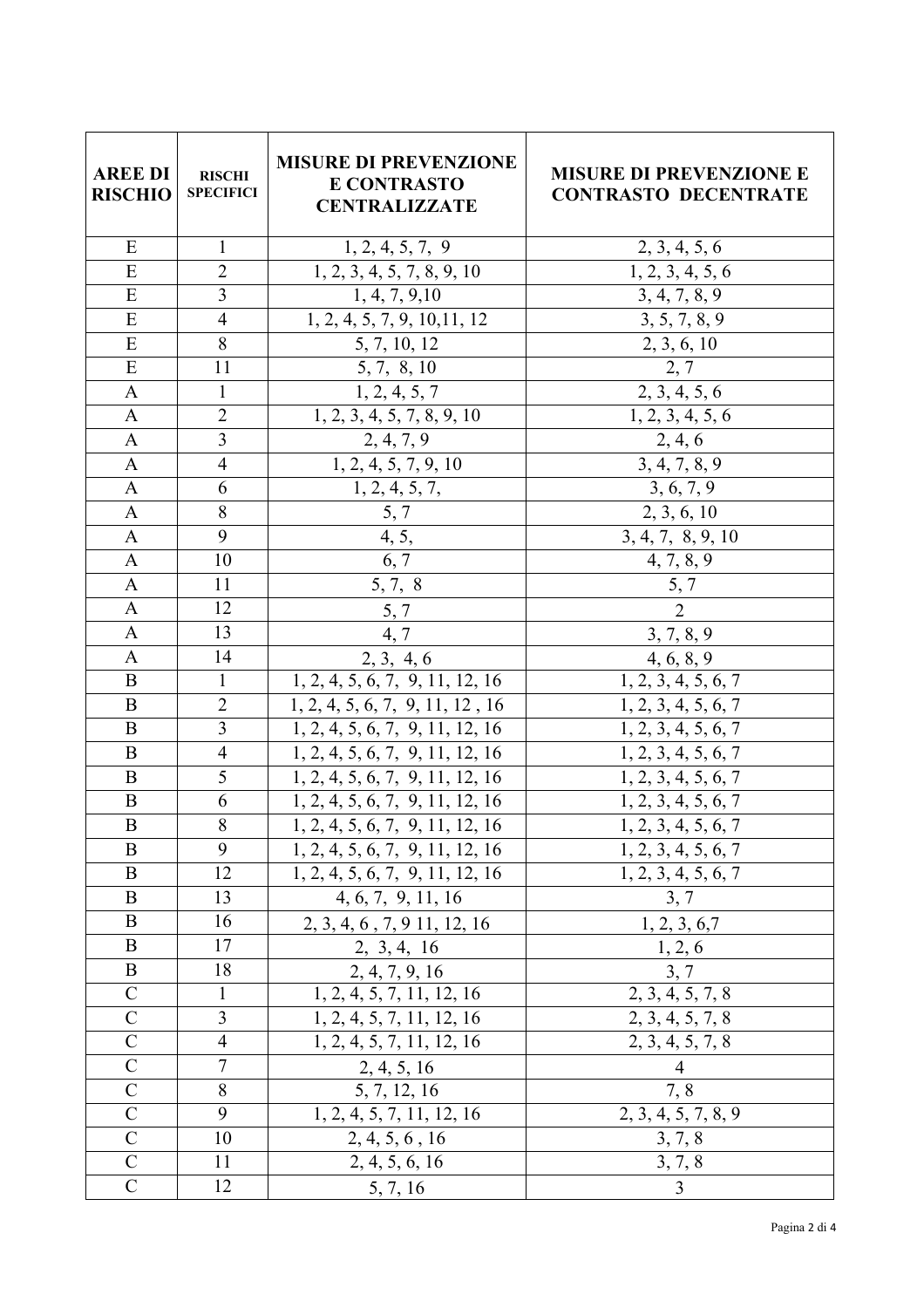| <b>AREE DI</b><br><b>RISCHIO</b> | <b>RISCHI</b><br><b>SPECIFICI</b> | <b>MISURE DI PREVENZIONE</b><br><b>E CONTRASTO</b><br><b>CENTRALIZZATE</b> | <b>MISURE DI PREVENZIONE E</b><br><b>CONTRASTO DECENTRATE</b> |
|----------------------------------|-----------------------------------|----------------------------------------------------------------------------|---------------------------------------------------------------|
| $\mathbf C$                      | 13                                | 2, 4, 16                                                                   | 3,8                                                           |
| $\overline{C}$                   | 14                                | 2, 4, 6, 16                                                                | $\overline{3}$                                                |
| $\overline{F}$                   | $\mathbf{1}$                      | 1, 2, 3, 4, 5, 7, 8, 9                                                     | 1, 2, 3, 4, 5, 6, 10                                          |
| ${\bf F}$                        | $\overline{2}$                    | 1, 2, 3, 4, 5, 7, 8, 9                                                     | 1, 2, 3, 4, 5, 6, 10                                          |
| $\overline{F}$                   | $\overline{3}$                    | 1, 2, 3, 4, 5, 7, 8, 9                                                     | 1, 2, 3, 4, 5, 6, 10                                          |
| $\overline{F}$                   | $\overline{4}$                    | 1, 2, 3, 4, 5, 7, 8, 9                                                     | 1, 2, 3, 4, 5, 6, 10                                          |
| $\rm F$                          | $\overline{5}$                    | 2, 3, 4                                                                    | 1, 2, 5, 10                                                   |
| ${\bf F}$                        | $\overline{6}$                    | $\overline{1,2,34}, 5, 7, 8$                                               | 1, 2, 3, 4, 5, 6, 10                                          |
| $\overline{F}$                   | $\overline{8}$                    | 5, 7                                                                       | 1, 2, 3, 4, 10                                                |
| $\boldsymbol{\mathrm{F}}$        | 9                                 | 1, 2, 4, 5, 7, 8                                                           | 1, 2, 3, 4, 5, 6, 7, 10                                       |
| $\overline{F}$                   | 12                                | 5, 7                                                                       | 3, 8                                                          |
| $\boldsymbol{\mathrm{F}}$        | 14                                | 2, 4, 6                                                                    | $\overline{3}$                                                |
| $\overline{F}$                   | 17                                | $\frac{2, 3, 4}{1, 2, 4, 5, 7}$                                            | $\frac{1, 2, 6, 10}{3, 4, 5, 6, 7, 8, 9}$                     |
| $\mathbf D$                      | $\mathbf{1}$                      |                                                                            |                                                               |
| $\mathbf D$                      | $\overline{2}$                    | 1, 2, 4, 5, 7                                                              | 3, 4, 5, 6, 7, 8, 9                                           |
| $\mathbf D$                      | $\overline{3}$                    | 1, 2, 4, 5, 7                                                              | 3, 4, 5, 6, 7, 8, 9                                           |
| D                                | $\overline{4}$                    | 1, 2, 4, 5, 7                                                              | 3, 4, 5, 6, 7, 8, 9                                           |
| $\mathbf D$                      | 6                                 | 1, 2, 4, 5, 7                                                              | 3, 4, 5, 6, 7, 8, 9                                           |
| $\mathbf D$                      | 8                                 | 5, 7                                                                       | $\overline{\mathcal{A}}$                                      |
| $\mathbf D$                      | 9                                 | 1, 2, 4, 5, 7                                                              | 3, 4, 5, 6, 7, 8, 9                                           |
| D                                | 10                                | 1, 2, 4, 5, 7                                                              | 3, 4, 5, 6, 7, 8, 9                                           |
| D                                | 11                                | 3, 4, 5, 7                                                                 | 3, 6, 7, 8, 9                                                 |
| D                                | 13                                | 3, 4, 5, 7                                                                 | 3, 6, 7, 8, 9                                                 |
| $\mathbf D$                      | 14                                | 3, 4, 5, 7                                                                 | 3, 6, 7, 8, 9                                                 |
| $\mathbf G$<br>G                 | $\overline{4}$                    | $\overline{1,2,3,4,6,7,8}$<br>1, 2, 3, 4, 6, 7, 8                          | 1, 2, 5, 6                                                    |
| G                                |                                   |                                                                            | 1, 2, 5, 6                                                    |
| G                                | 5<br>8                            | 1, 2, 3, 4, 6, 7, 8                                                        | 1, 2, 5, 6<br>$\bar{1}, 2, 5, 6$                              |
| $\mathbf G$                      | 13                                | 1, 2, 3, 4, 6, 7, 8                                                        | 5                                                             |
| G                                | 14                                | 3, 4                                                                       | 5                                                             |
| G                                | 15                                | 3, 4, 6, 8<br>1, 3, 4, 8                                                   |                                                               |
| H                                | $\mathbf{1}$                      | 1, 2, 3, 4, 5, 6, 7, 13, 14, 15, 16, 17                                    | 1, 2, 5, 10<br>3,5                                            |
| H                                | $\overline{2}$                    | 1, 2, 3, 4, 5, 6, 7, 13, 14, 15, 16, 17                                    | 3,5                                                           |
| H                                | 3                                 | 1, 2, 3, 4, 5, 6, 7, 13, 14, 15, 16, 17                                    | 3,5                                                           |
| H                                | $\overline{4}$                    | $1, 2, 3, 4, 5, 6, 7, 13, 14, 15, 16, 17$                                  | 3,5                                                           |
| H                                | 5                                 | 1, 2, 3, 4, 5, 6, 7, 13, 14, 15, 16, 17                                    | 3,5                                                           |
| H                                | 6                                 | $1, 2, 3, 4, 5, 6, 7, 13, 14, 15, 16, 17$                                  | 3,5                                                           |
| H                                | $\sqrt{ }$                        | 1, 2, 3, 4, 5, 6, 7, 13, 14, 15, 16, 17                                    | 3,5                                                           |
| H                                | 8                                 | 1, 2, 3, 4, 5, 6, 7, 13, 14, 15, 16, 17                                    | 3,5                                                           |
| H                                | 9                                 | $1, 2, 3, 4, 5, 6, 7, 13, 14, 15, 16, 17$                                  | 3,5                                                           |
| H                                | 10                                | 1, 2, 3, 4, 5, 6, 7, 13, 14, 15, 16, 17                                    | 3,5                                                           |